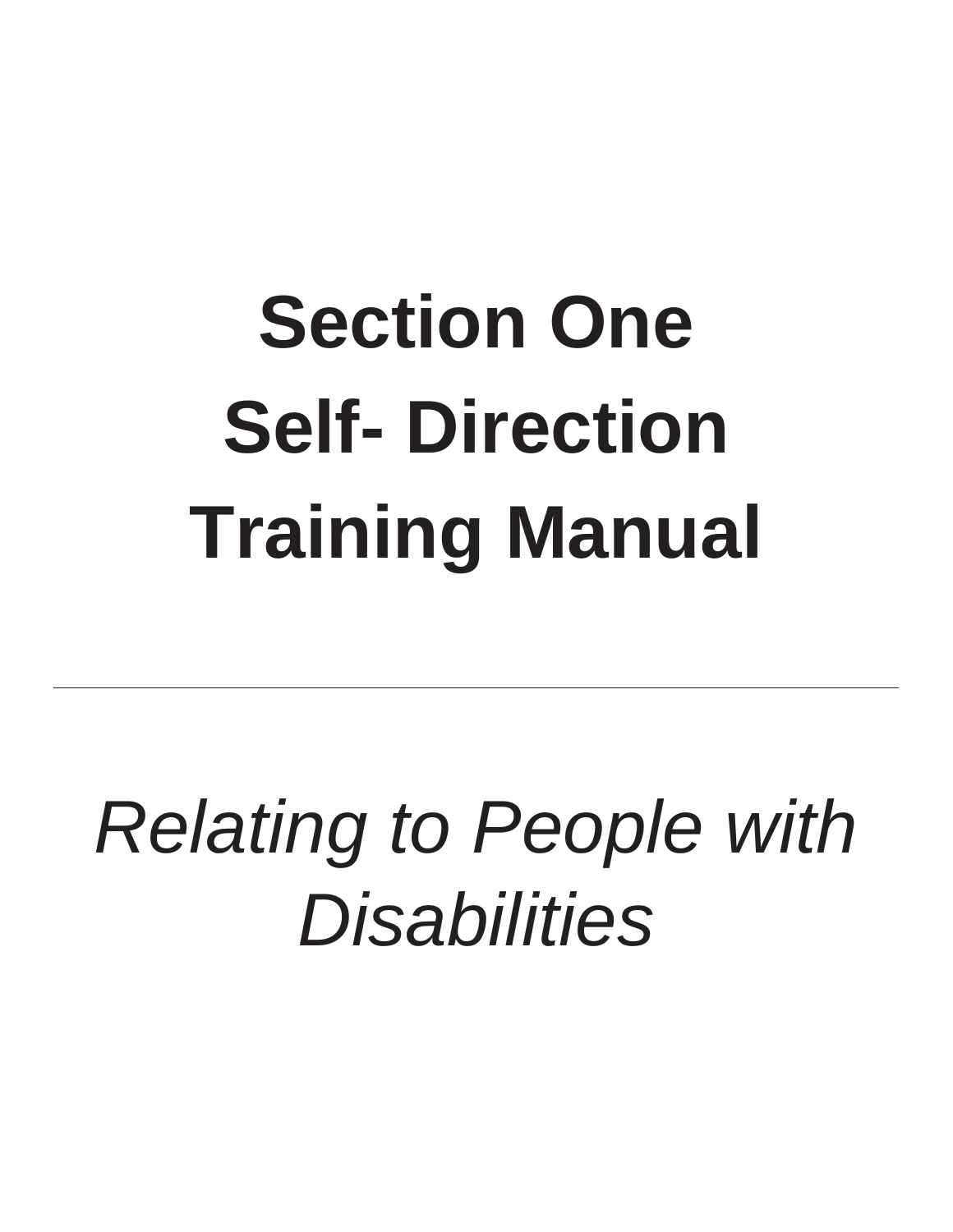## **How to Relate to People with Disabilities**

- 1. Are we really different?
- 2. What makes disabled people disabled?
- 3. Watch your language
- 4. The road you take is yours
- 5. Steps to life planning
- 6. Circles of Support
- 7. My life goals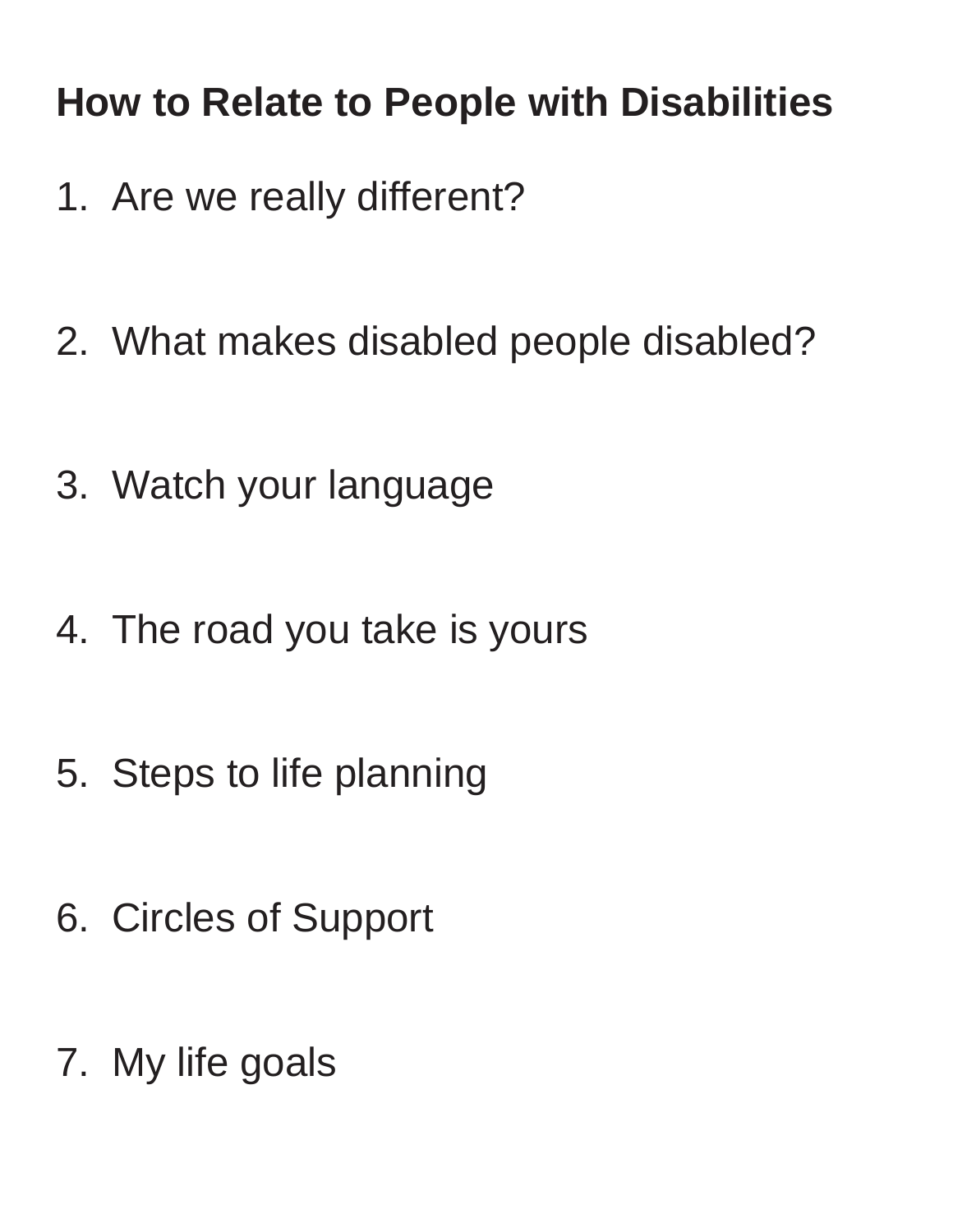#### **ARE WE REALLY DIFFERENT?**

*By Satarra Alexander, Redemption Christian Academy*  Do you have legs, eyes, and a mouth? Can you walk, see, and loudly shout? Do you have a nose in order to breathe? And do you have teeth in order to eat? Do you have hands and fingers to touch? All of the things that you love so much. If you have all of the above are we really different? I can feel pain and hurt and can even have fun. I have emotions, feelings, ideas. It might take me longer to process, but what others say I can hear. It may take me longer to understand. Yet I have problems just like other humans. Are we really different? I sometimes can't see my way. It's as dark as night when it has just turned day. Sometimes I can't hear, although you are next to me. And I might not look the way you expect I should be. Some days I can't walk, I ride in a wheelchair. I often wear a wig so my head is not bare. I go to a special person who helps heal my pains. Everyone needs help, everyone's the same. Are we really different? Do you cry when someone hurts you inside? And when someone praises you, don't you feel pride? Don't you laugh at jokes and have fun with friends? And don't you wish good times would never end? Don't you like doing things that others do? And don't you smile when others compliment you? Maybe I'm not all the same, but does it really show? Are we really different? I don't think so!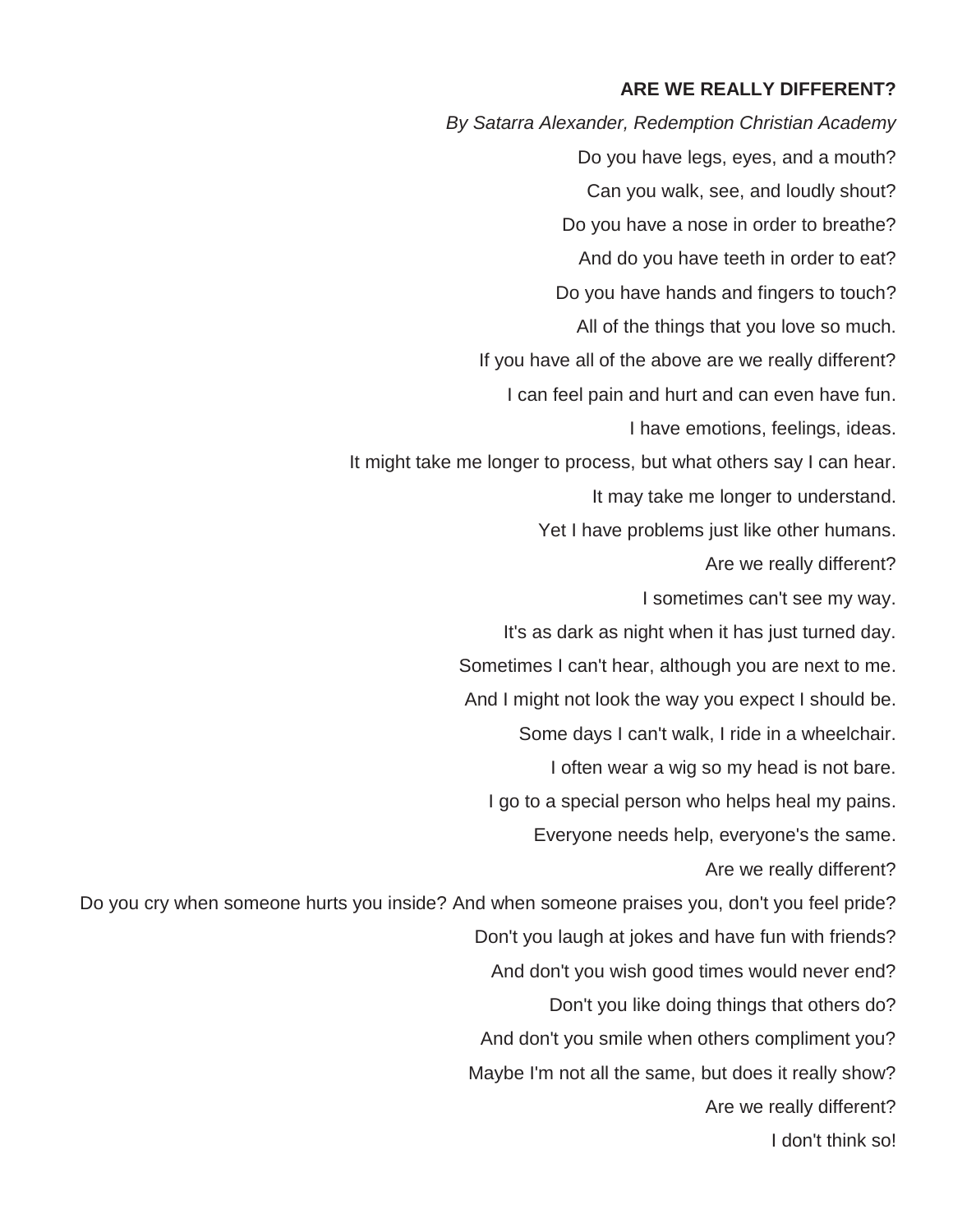### **What Makes Disabled People Disabled?**

### **Introduction**

In recent years, much attention has been given to the rights of people with disabilities. Legislation and efforts of many consumer groups have spurred facilities modifications to ease access for people with physical impairments, affirmative action to increase employment opportunities and television programming to include realistic role portrayals for people with disabilities.

These developments - resulting from the recognition that people with disabilities are indeed valuable and equal members of society - have helped people who have disabilities lead happier, more productive lives.

For the most part, however, many non-disabled people still view individuals with disabilities as lesser people - to be pitied, feared or ignored. These attitudes may arise from fear of someone who is different in any way or simply from a lack of knowledge about disabilities. Despite good intentions and educational programs, negative stereotypes and callous behavior remain.

This brochure gives suggestions on how to relate to people with disabilities, how to look beyond the disabilities, and look at the ability and personality - the things that make each one of us unique and worthwhile.

### **Attitudes and Barriers**

A person with a disability is - first and foremost - a person. While a particular disability may limit certain types of activities, it does not make the individual any less a person. Ten to fifteen percent of the population has a disability such as blindness, deafness, paralysis, cerebral palsy, neurological disorder, arthritis, mental illness, arthritis and mental retardation.

An attitude is a feeling or emotion which a person has towards a fact, situation or person. Awareness is the knowledge or perception about a situation, object or person. Attitudinal barriers are a way of thinking or feeling that blocks or limits people's perception of the potential of people who have disabilities to be capable, independent individuals. Attitudinal barriers include prejudice, ignorance, fear, insensitivity, bigotry, stereotyping, misconception, discrimination, dislike, insecurity, discomfort, tension and intolerance.

Positive attitudes and awareness help non-disabled people in their contacts and relationships with people who have disabilities. Attitudes which are insensitive and prejudicial produce poor relationships. A person may not be aware of biases or negative attitudes and may express them in words or actions. Use sign language only if you are qualified. Otherwise, incorrect information may be conveyed. If all else fails, use a pad and pencil to communicate.

### **Blind or Visually Impaired**

Blind or visually-impaired people rely on their other senses to perceive the world round them.

When you are with a person who is blind or visually impaired:

- Let the individual know of your presence by introducing yourself.
- Orient the individual upon arrival concerning the surroundings and indicate possible guideposts.
- Always speak directly to the person who is blind. Never shout! Just because the person who is visually- impaired or blind can't see you, doesn't mean that he/she can't hear you.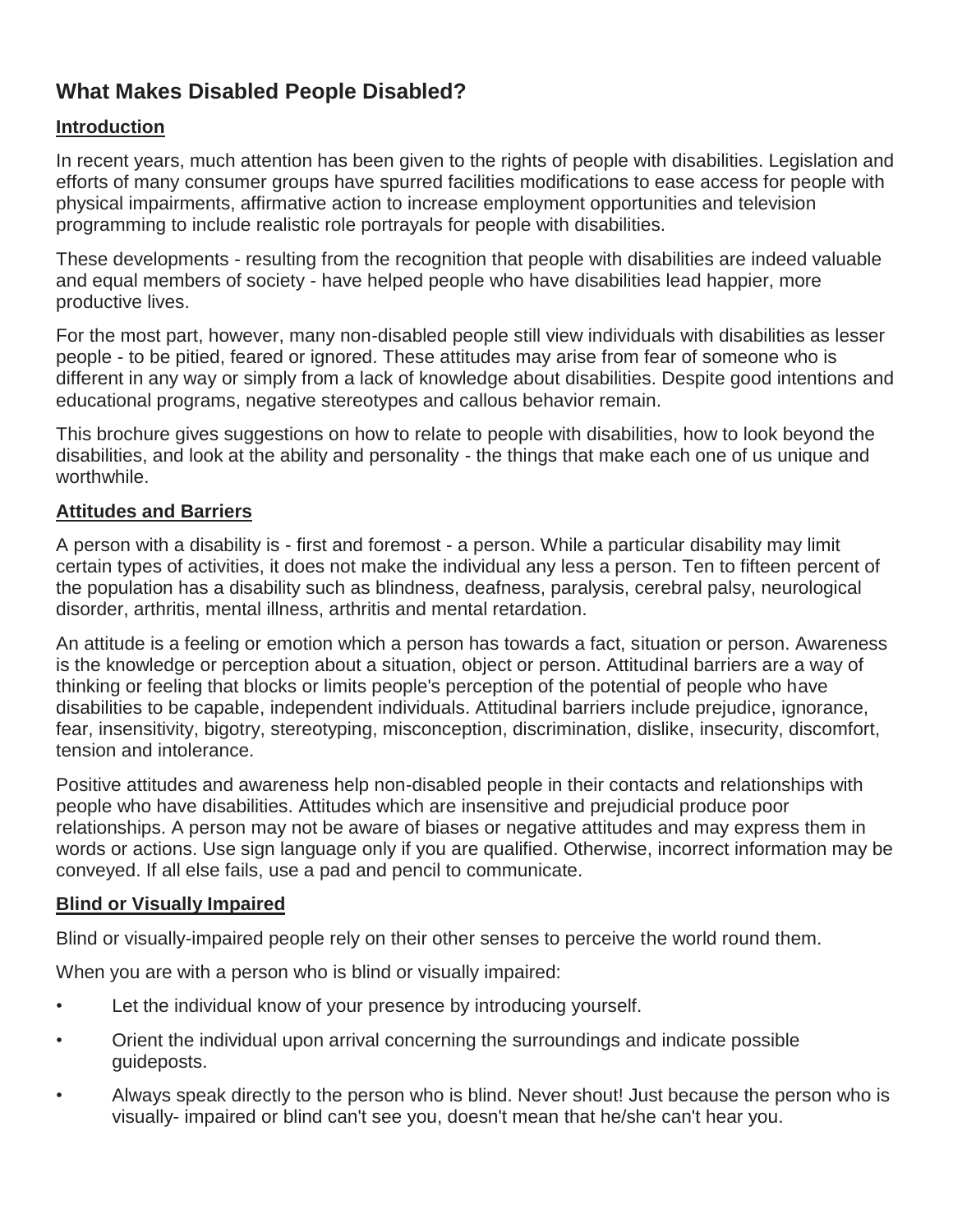- Don't be afraid to use terms such as "see you soon". Everyday words relating to vision are used by blind people themselves.
- Offer assistance, but be guided by the individual's response. If assistance is needed, offer your arm rather than pulling them along behind you or pushing them ahead of you.
- Be specific in giving directions. It is useless to point or give visual landmarks. If the individual must take a turn, state whether it should be left or right.
- Walk alongside and slightly ahead of the blind or visually impaired person you are assisting.
- Avoid escalators or revolving doors if possible. These can be disconcerting and dangerous.
- Assist the individual on stairs by guiding a hand to a banister.
- When guiding an individual who is blind to a chair, place his/her hand on the back or arm of the chair.
- Never leave an individual who is blind in an open area. Lead the person to the side of a room or to a landmark from which he/she can obtain a direction for travel.
- Under no circumstances should you leave an individual who is blind without saying so! Otherwise, the blind person may be talking when no one is listening or even present.
- Remember: One should never pet, feed, talk to or call the dog guide without the permission from the owner. The dog is "on duty" and this may disrupt the dog's concentration.

When communicating with a person with cerebral palsy, here are a few tips:

- Be yourself.
- Speak directly to the individual, not to a friend or companion.
- Try to give your whole, unhurried attention if the person has difficulty speaking.
- Do not complete the speaker's sentences. Let the person finish.
- Do not be afraid to ask the person to repeat something if you do not understand their speech.

### **Mental Illness**

Mentally ill people are people whose emotional or mental abilities to cope with life are impaired, usually only for a short time. Mental illness is not the same as mental retardation. Most people recover from a physical illness or disease. Usually, you will not know that a person was ever mentally ill.

However, if you come in contact with someone who is having a mental or emotional crisis:

- Ask if anything is the matter and offer to talk.
- Offer to get the help of a friend, relative or clergy.
- Offer to obtain the services of a psychiatrist, psychologist or trained counselor.
- Do not call the police or an ambulance unless there is a clear indication that the person is potentially harmful to others or to themselves.

### **Epilepsy**

Epilepsy is a hidden disability and is a disorder of the central nervous system. Seizures are a primary characteristic of epilepsy, but they often can be controlled or prevented by the use of medication.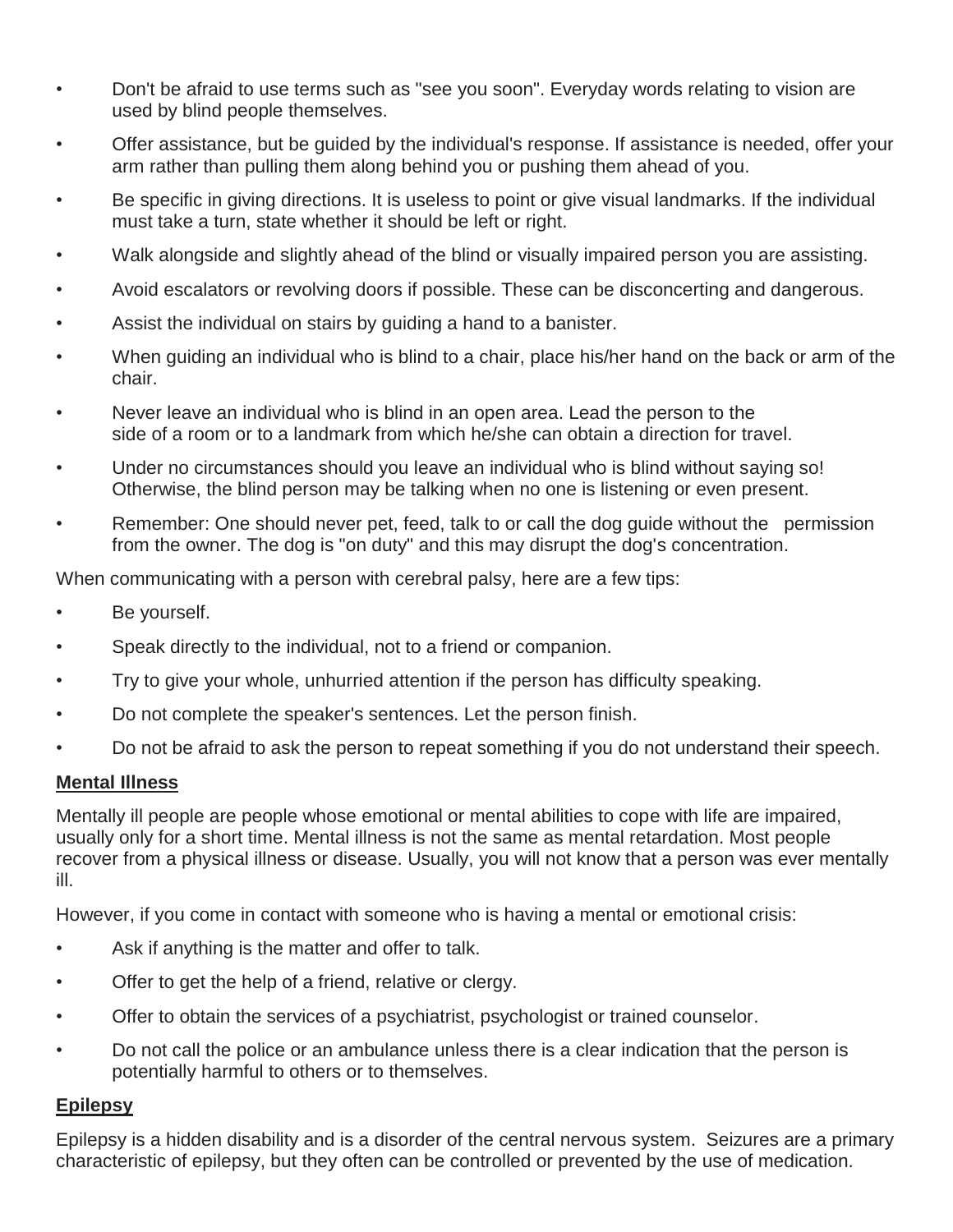Most seizures last only a few minutes and many individuals receive enough of a warning to avoid falling or other injury.

If an individual has a seizure:

- Keep calm. Once a seizure has started, it cannot be stopped.
- Never restrain the person. Lay the person on his/her side.
- Clear the area of hard, sharp or hot objects which could injure the individual.
- Place a pillow or rolled-up coat under the person's head.

**RETARD, RETARDATE OR RETARDED** – Because some disabled people are at times considered awkward, this does not mean that they are retarded. Individuals who are mentally retarded prefer to be called by their own names.

**SPASTIC** - Some people who are disabled lack coordination, but only a product of the physical disability and should not be ridiculed.

**UNFORTUNATE** - This implies unlucky, unsuccessful or social outcast. Whether or not luck had anything to do with a person becoming disabled, he or she wants to be regarded as a real, likeable person.

**VICTIM** - Victims are people who are adversely affected by an uncontrollable force or agent. Persons who are disabled do not want to be considered as helpless victims but as people - with many worthwhile attributes.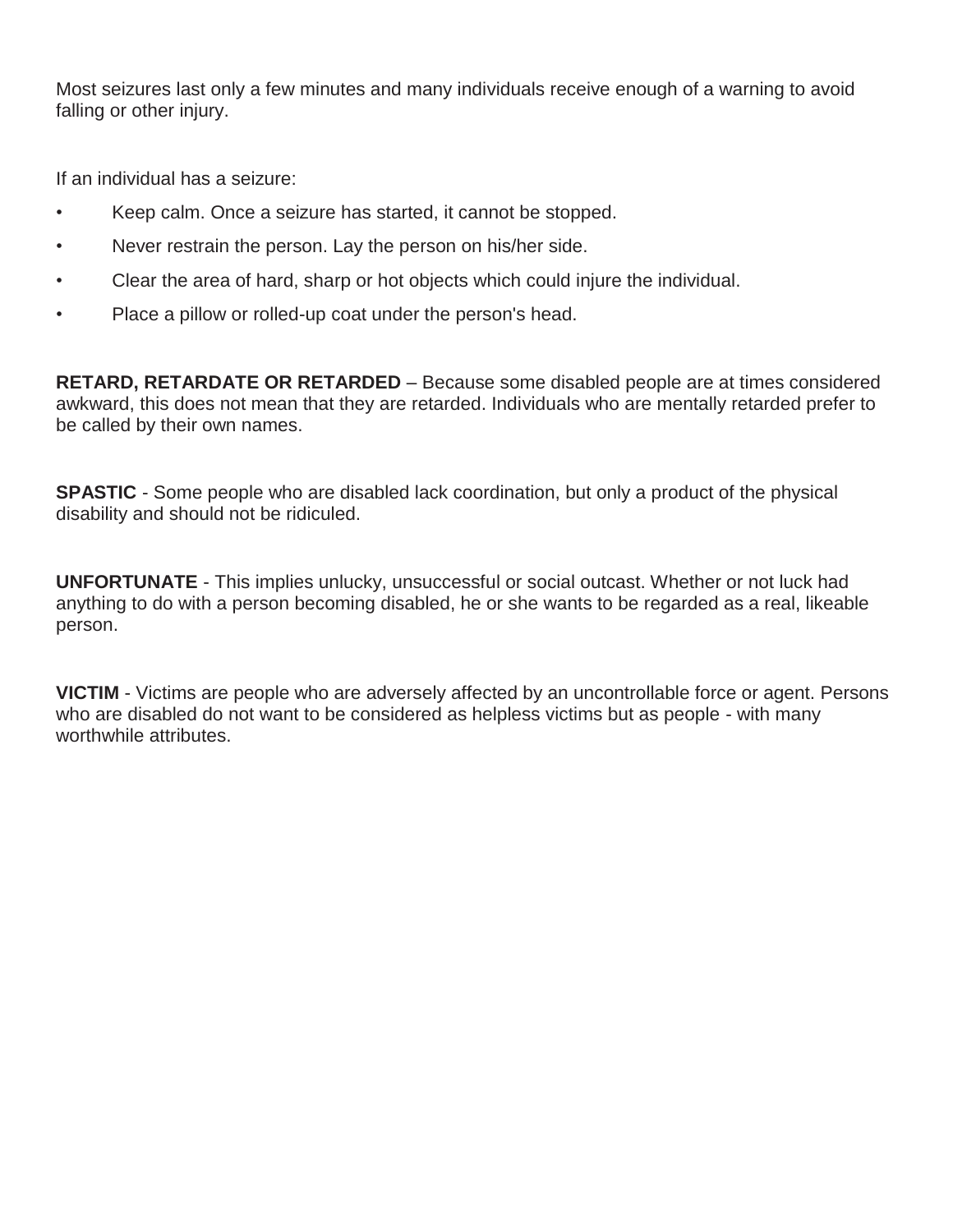### **Watch Your Language!**

### *By Karen Spencer, MA, OTR*

Language is powerful. It not only conveys information, but it reflects personal values and benefits. Americans have learned over the years how words can be used to convey racism, sexism and other stereotypes. Most people take pains to avoid language that directly degrades or misrepresents others. Despite the growing sensitivity, there is still insufficient awareness of terms and expressions that perpetuate a negative image of individuals with disabilities. Likewise, health care practitioners do not always recognize how language can be a positive goal to promote favorable attitudes toward those who use these services. Here are some suggestions:

| Don't Say            | Do Say                                          |
|----------------------|-------------------------------------------------|
| Jim is a quad        | Jim has quadriplegia                            |
| My retarded daughter | My daughter, who has a developmental disability |
| He's spastic         | He has spasticity                               |
| She's crazy          | She has mental illness                          |
| He is an arthritic   | He has arthritis                                |
| The disabled         | People with disabilities                        |
| The deaf             | People with deafness or hearing impairments     |

Focus on the individual; don't let the disability become an identifying label.

Avoid pitying and pejorative phrases

| Don't Say                                     | Do Say                                                        |
|-----------------------------------------------|---------------------------------------------------------------|
| She was stricken with MS                      | She had multiple sclerosis                                    |
| He is a Polio victim                          | He has polio                                                  |
| My brother suffers from<br>MD, he is crippled | My brother has muscular dystrophy John walks<br>with crutches |
| Sue is confined to a<br>wheelchair            | She uses a wheelchair                                         |
| David had a fit                               | David had a seizure                                           |

Use caution. Do not use labels that are uninformative and that trivialize an important part of a person's identity.

Examples:

*She is so courageous* 

*He is really brave* 

*You're a special little lady* 

*How wonderful that you have overcome your disability!*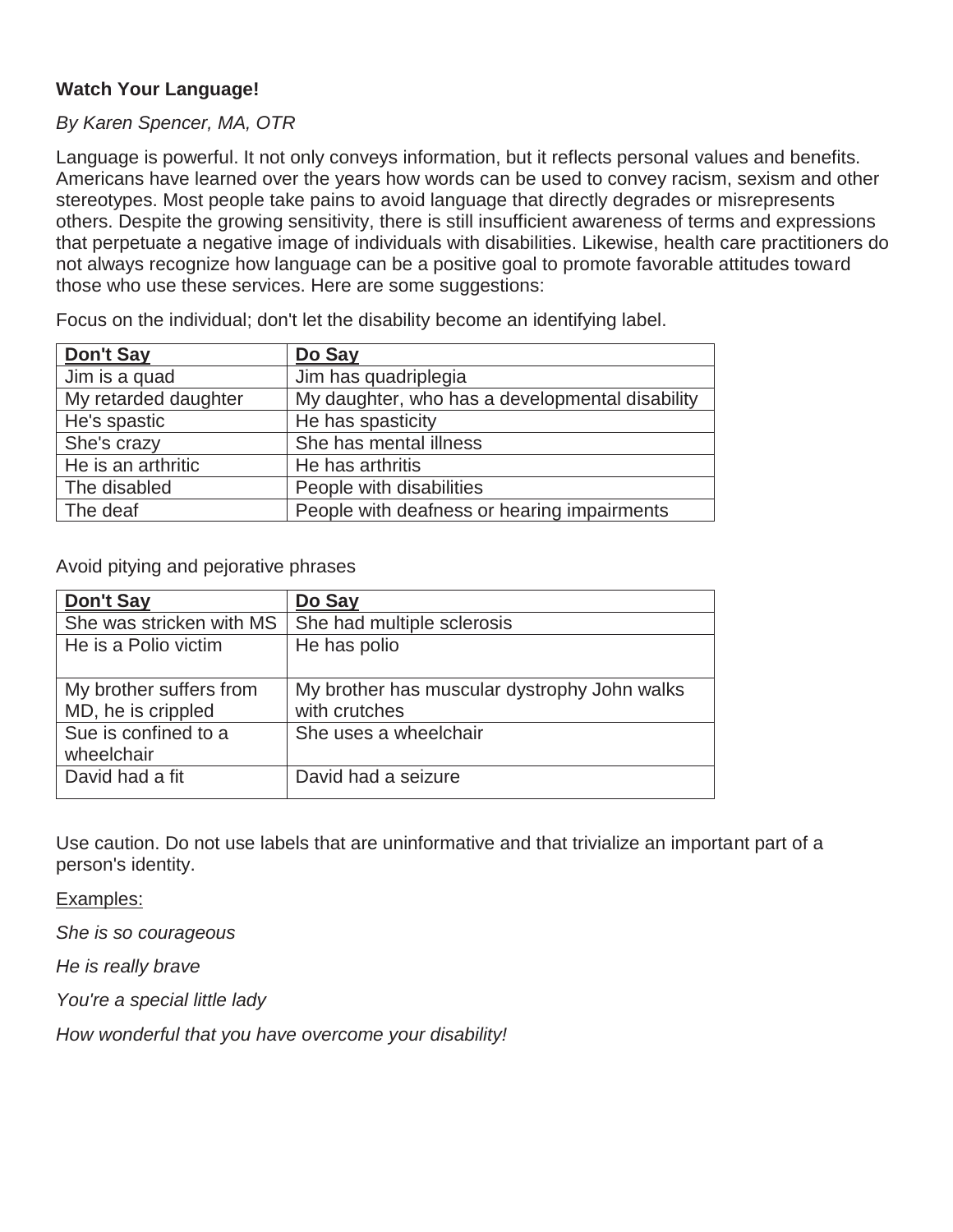

## **7 Reasons Why You Should Set Goals:**

- **1. SUCCESS comes from goals.**
- **2. The main cause of LONG LIFE is having a life purpose.**
- **3. HAPPINESS requires goals.**
- **4. Goals give you ENERGY (motivation).**
- **5. Goals make you UNIQUE.**
- **6. Goal setting is FUN.**
- **7. Goals give your LIFE MEANING.**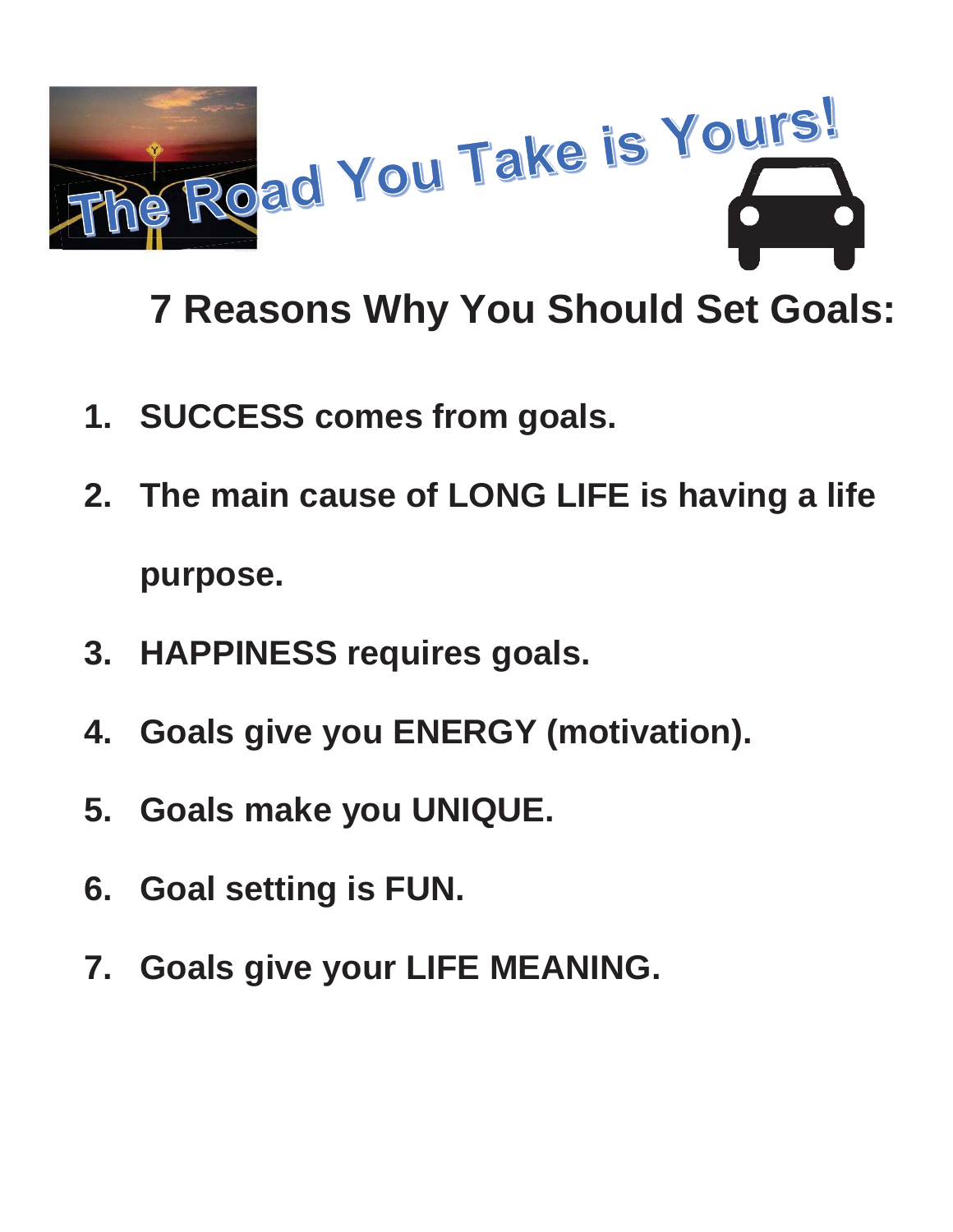# **Steps to Life Planning**

### **Re-Evaluation**

Look at your Planning

- o Re-establish Career/Life planning
- o What worked, or did not work?

### **Living/Working Independently**

Successful Planning

- o Community Involvement
- o Lifelong career
- o Have an apartment

### **Action Plan**

Act on your plan

- o Apartment search
- o Fill out job applications

### **Decision Making**

Create a Plan

- o Set personal goals
- o Connect with community Agencies

#### **Research**

Examine your options

- o Hands on experience
- o Information search
- o Visit Agencies

#### **Self-Assessment**

What would it take to make you happy?

- o What dreams do you have?
- o Attitudes/Personality
- o Skills towards success



*"Think about priorities! Think about the things you are happy with and the things you would like to change".*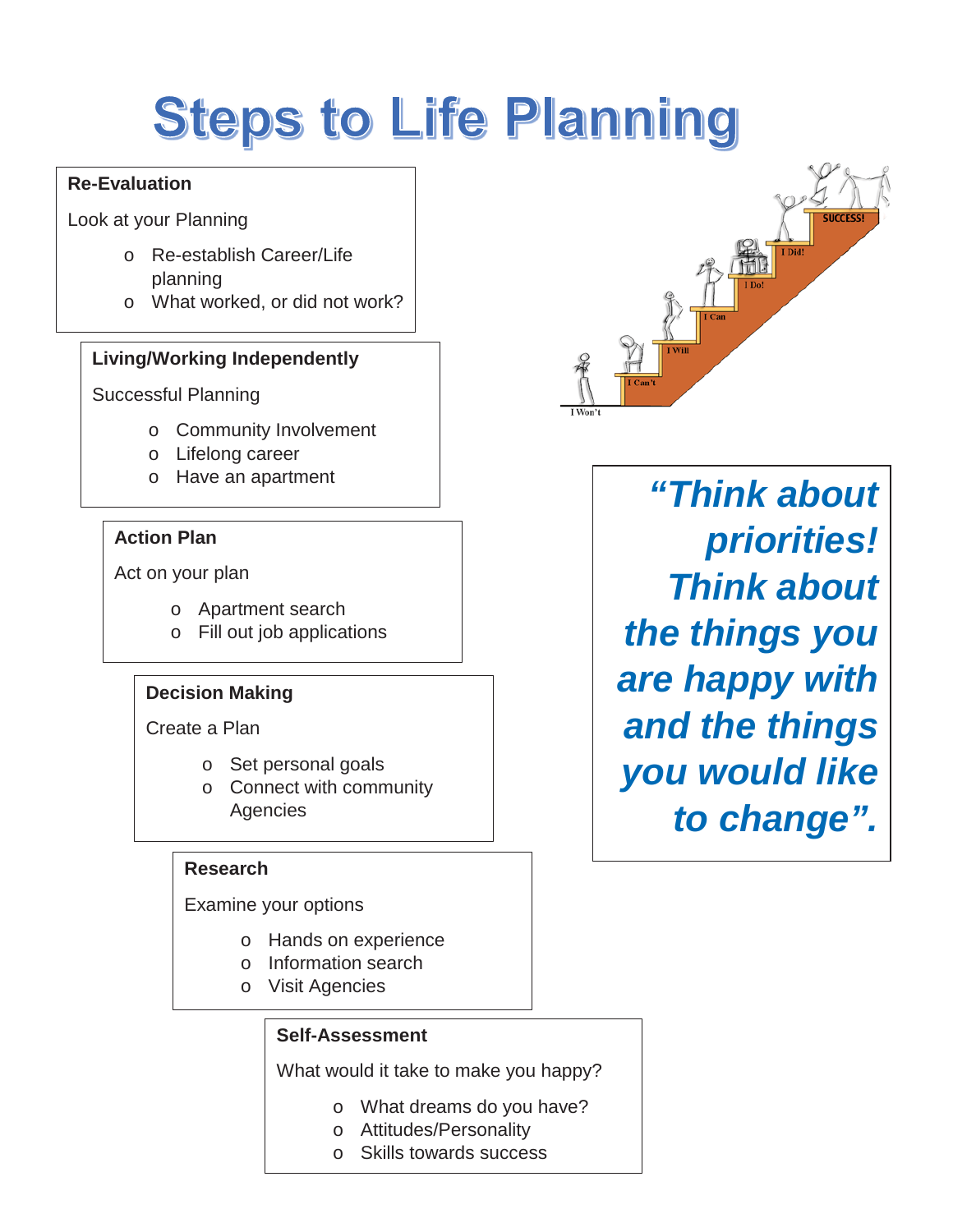# **Circles of Support**



*You inherit a Life Model from your parents and you spend a lifetime making it yours!*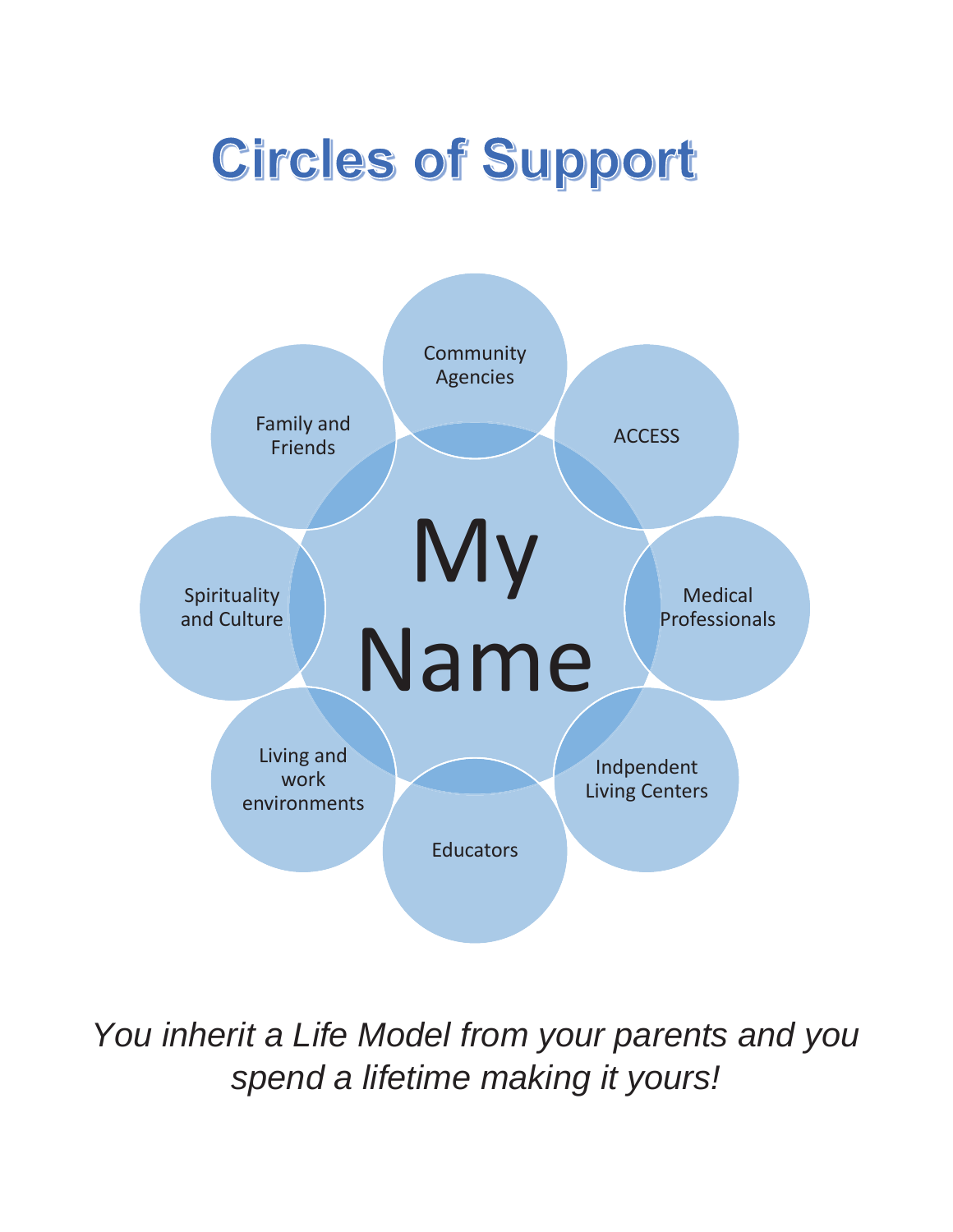### **Once a Circle is Formed, then What?**



# READY, SET...GO!